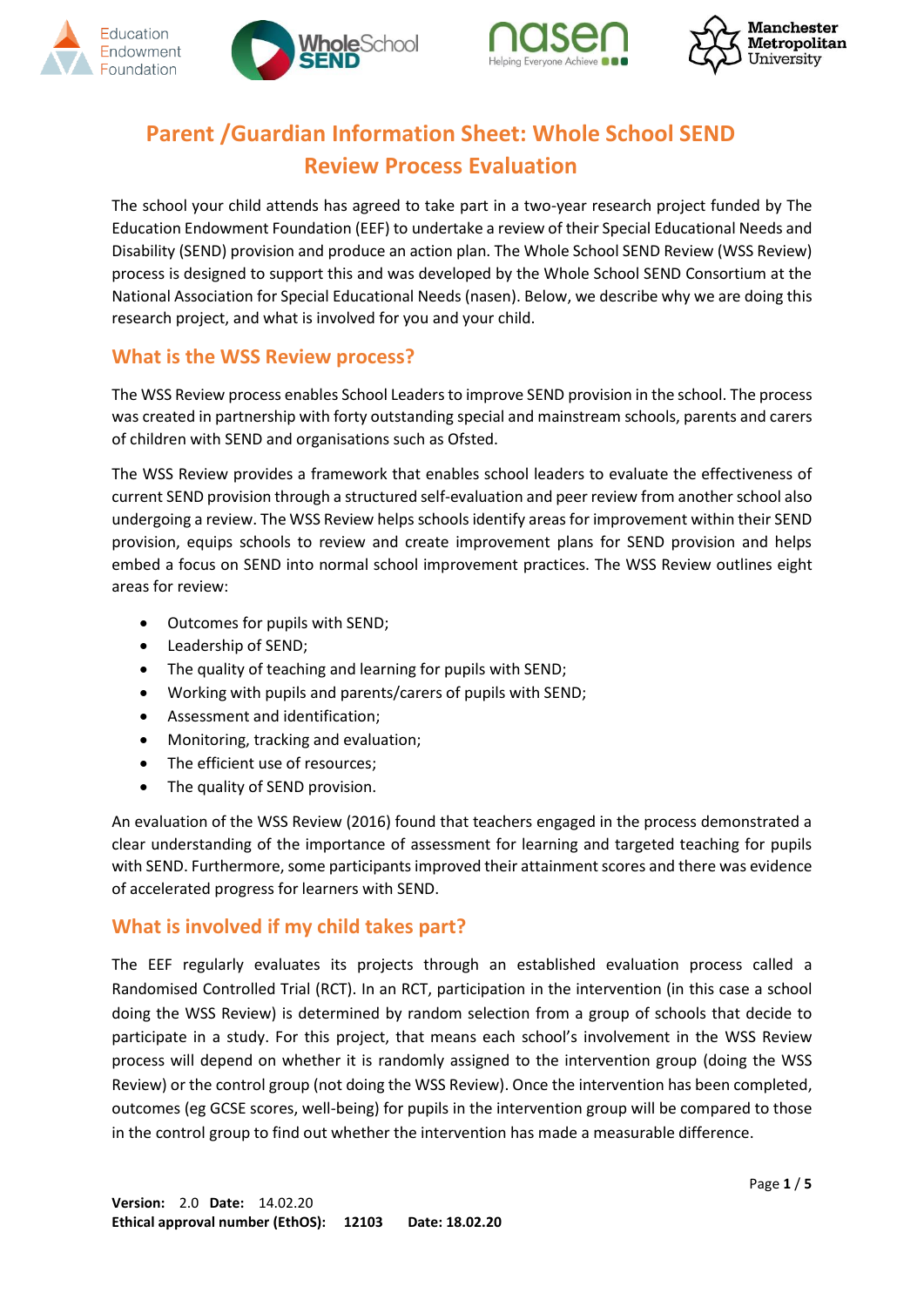







Irrespective of whether or not your child's school is assigned to the intervention group or control group, your child will complete the Strengths and Difficulties Questionnaire (SDQ) to measure any impact on student well-being, and this data will be shared with each school. The SDQ consists of 25 statements (eg 'I usually do as I am told') and takes 5-10 minutes to complete. Your child will complete the SDQ in the next few weeks and then in July 2021 if your child is currently in Year 9 or July 2022 if your child is currently in Year 8. Your child will be presented with a short video explaining the purpose of the SDQ and the potential benefits of the project. Your child's teacher will also talk about the project and the importance of the SDQ. Your child will then be able to choose whether or not to complete it.

Also, the school will also provide assessment and behaviour data (for example, SATs scores, SEND status, authorised/unauthorised absences) relating to your child in the next few weeks to FFT Education (FFT), part of the Fischer Family Trust, who are responsible for collecting data from your school on behalf of Manchester Metropolitan University (Manchester Met). FFT will collect similar data (and GCSE scores) in September 2022 if your child is currently in Year 9 or may collect it in September 2023 if your child is currently in Year 8.

If your child attends a school that is allocated to the control group, then the school will carry on as usual and will not undertake the WSS Review process.

If your child attends a school that is allocated to the intervention group, then the school will undertake the WSS Review process. As a result, some changes may be made at your child's school such as rearranging classes or re-deploying classroom assistants.

10 schools in the intervention group will be recruited as case study schools. If your child is involved in any research conducted in a case study school, you will receive further information.

## **What are the potential benefits for my child?**

All participating schools have the opportunity to be part of a high-quality research project, working with experienced researchers from Manchester Met – the independent evaluators - that will provide insights into whether and how the WSS Review process leads to improvements in attainment and other outcomes for all pupils and SEND pupils in particular.

If your child attends a school that is allocated to the intervention group, it may positively impact on their well-being, behaviour and attainment. Although the WSS Review process is concerned with students who have SEND, it is likely that all students will benefit as initiatives that your school puts in place will be inclusive, targeting all learners in the school.

#### **What are the potential risks for my child?**

When your child completes the Strength and Difficulties Questionnaire (SDQ), he/she may be made more aware of their personal well-being issues. Your child will be told to tell his/her teacher if they have any concerns as a result of completing the SDQ and staff will be made aware of the support required for students in these circumstances. We will put clear procedures in place to make sure that this happens and that any students who need support are directed to the right services.

#### **Does your child have to take part?**

It is up to you and your child to decide. Please read the information carefully, discuss the project with your child and keep this sheet for future reference. If you are happy for your child to be involved in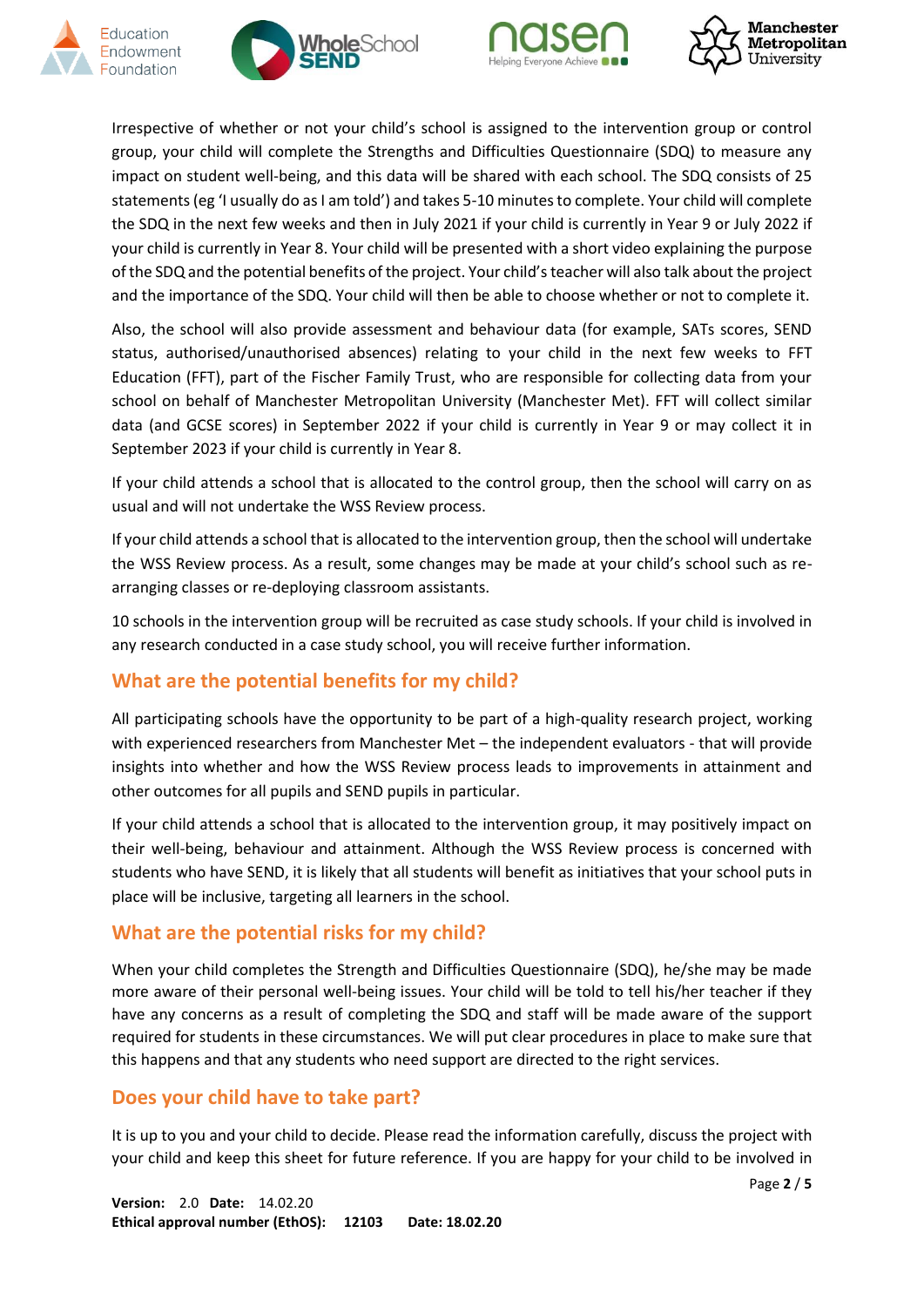







the research, you do not have to do anything. If you decide that you do not want your child to be involved in the research, then please sign the attached form and return it to the school. You are free to withdraw your child from this research project at any time.

### **Organisations involved**

The programme is being run by the Whole School SEND Consortium, which is committed to ensuring that every child with SEND can achieve their potential at school. The Whole School SEND Consortium is hosted by nasen, a charity that supports practitioners by providing relevant information, training and resources to enable staff to meet all pupils' needs.

Manchester Met is independently evaluating this programme. FFT will be collecting data about your child's behaviour and attainment on behalf of Manchester Met. FFT will also arrange for the SDQ questionnaires to be completed. The evaluation is not an assessment of individual pupils or schools but is about understanding how effective the programme is overall.

EEF is funding the delivery of the WSS Review process by nasen and the evaluation by Manchester Met.

#### **What will happen with the data that is collected?**

We will collect information from your school relating to students in Year 9 and Year 8 as of September 2019 including their names and dates of birth (that is information from which they can be identified). We are leaving open the possibility of also collecting data from Year 7s but we will only request this if delays are encountered in getting the scheme up and running across schools.

Manchester Met is registered with the Information Commissioner's Office (ICO), and manages personal data in accordance with the General Data Protection Regulation (GDPR) and Manchester Met's Data Protection Policy.

Data will be transferred and stored securely, and only retained for as long as is necessary. If you withdraw from the study at any time, we will destroy any information about your child that we have already obtained.

It is Manchester Met's policy to only publish anonymised data (with no personal data that can identify an individual). **Manchester Met never sells personal data to third parties.** 

Please read the privacy notice which explains in more detail how your students' data will be processed and stored

[\(https://www.mmuperu.co.uk/assets/uploads/files/Privacy\\_Notice\\_WSS\\_Review\\_Evaluation.pdf\)](https://www.mmuperu.co.uk/assets/uploads/files/Privacy_Notice_for_the_SEND_Review_Process_Evaluation_Project_v1.0.pdf).

For further information about use of your child's personal data and your child's data protection rights please see Manchester Met's Data Protection Pages [\(https://www2.mmu.ac.uk/data-protection/\)](https://www2.mmu.ac.uk/data-protection/).

#### **What will happen to the results of the study?**

The results of the main phase of the research, focusing on students in Year 9 as of September 2019, will be published in a report in January 2023. The results of the additional phase of the research, focusing on students in Year 8 as of September 2019, may be published in a report in January 2024. The evaluation team may publish articles in academic journals once the main reports have been published. All participants and schools will be fully anonymised in any reporting (that is your child will not be identifiable in the project reports or any articles that are published).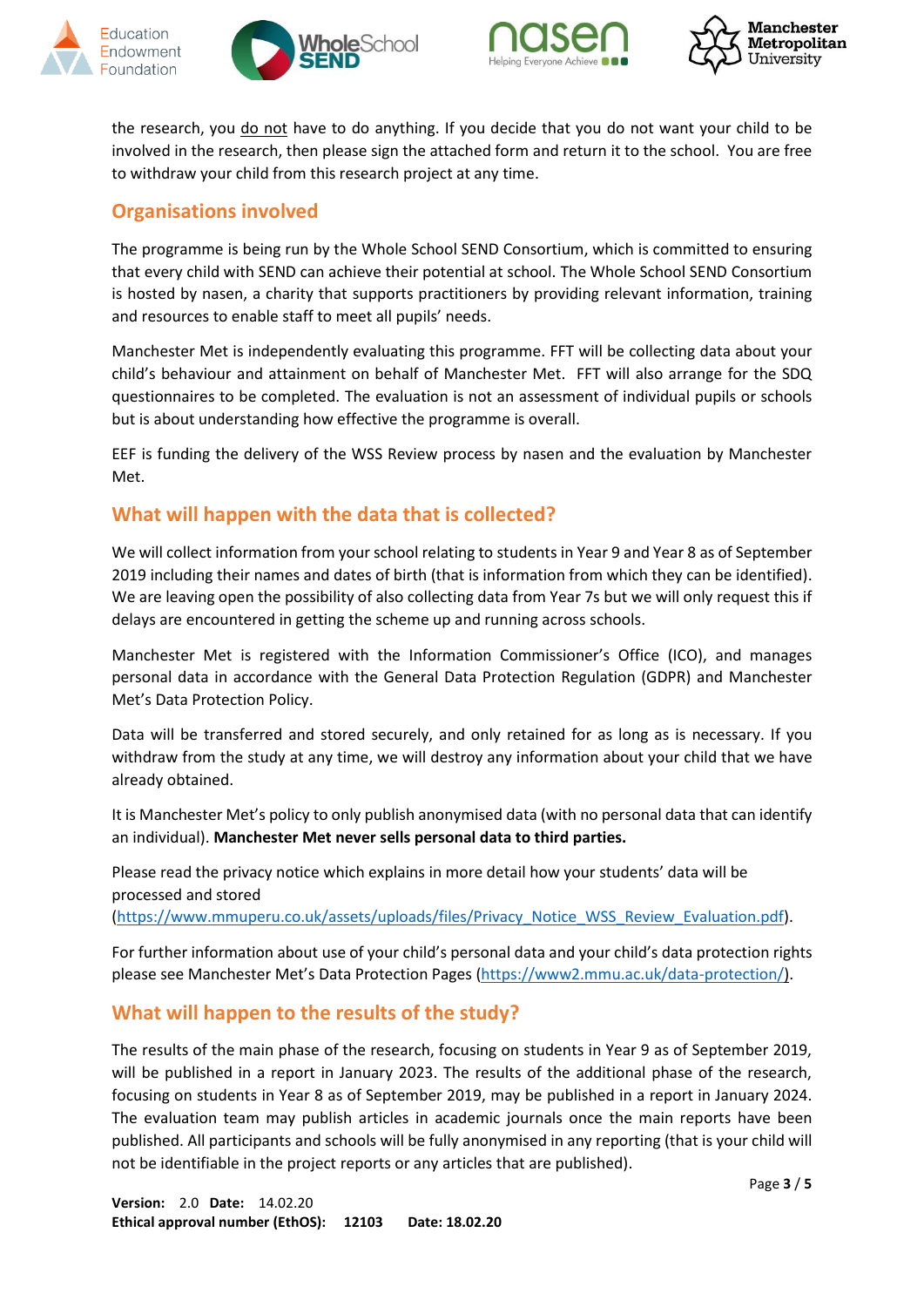







#### **Who has reviewed this research project?**

This research project has been reviewed by the funder, the EEF, and has received ethical approval. Detailed design documents will be produced and reviewed by colleagues who understand what should be covered in these documents. This ensures that the design is the best that it can be and that all participants (that is your child) are treated with respect and provided with information so that the ways in which personal data are collected and used are clear to everyone concerned.

#### **Who do I contact if I have concerns about this study or I wish to complain?**

If you have any concerns about the Whole School SEND Review process, please contact the Project Directors Katherine Walsh or Margaret Mulholland a[t wssapply@nasen.org.uk](mailto:wssapply@nasen.org.uk) or telephone 020 3925 3581. Nasen are the organisation that is helping schools to go through this process and to reconsider how the school provides for students with SEND.

If you have any concerns about the evaluation please contact Professor Cathy Lewin at [c.lewin@mmu.ac.uk,](mailto:c.lewin@mmu.ac.uk) or telephone 0161 247 5191, or in writing to: Faculty of Education, Manchester Metropolitan University, Brooks Building, 53 Bonsall Street, Manchester, M15 6GX.

If you have any concerns regarding the ethical procedures adopted during this research, please contact the Faculty Head of Research Ethics and Governance, Professor Ricardo Nemirovsky at [R.Nemirovsky@mmu.ac.uk,](mailto:R.Nemirovsky@mmu.ac.uk) or telephone 0161 247 2023, or in writing to: Faculty of Education, Manchester Metropolitan University, Brooks Building, 53 Bonsall Street, Manchester, M15 6GX.

If you have any concerns regarding the personal data collected from you, the Data Protection Officer at Manchester Met can be contacted at [legal@mmu.ac.uk,](mailto:legal@mmu.ac.uk) or telephone 0161 247 3331 or in writing to: Data Protection Officer, Legal Services, All Saints Building, Manchester Metropolitan University, Manchester, M15 6BH. You also have a right to lodge a complaint in respect of the processing of your personal data with the Information Commissioner's Office as the supervisory authority. Please see: <https://ico.org.uk/global/contact-us/>

#### **THANK YOU FOR GIVING CONSIDERATION TO YOUR CHILD PARTICIPATING IN THIS PROJECT**